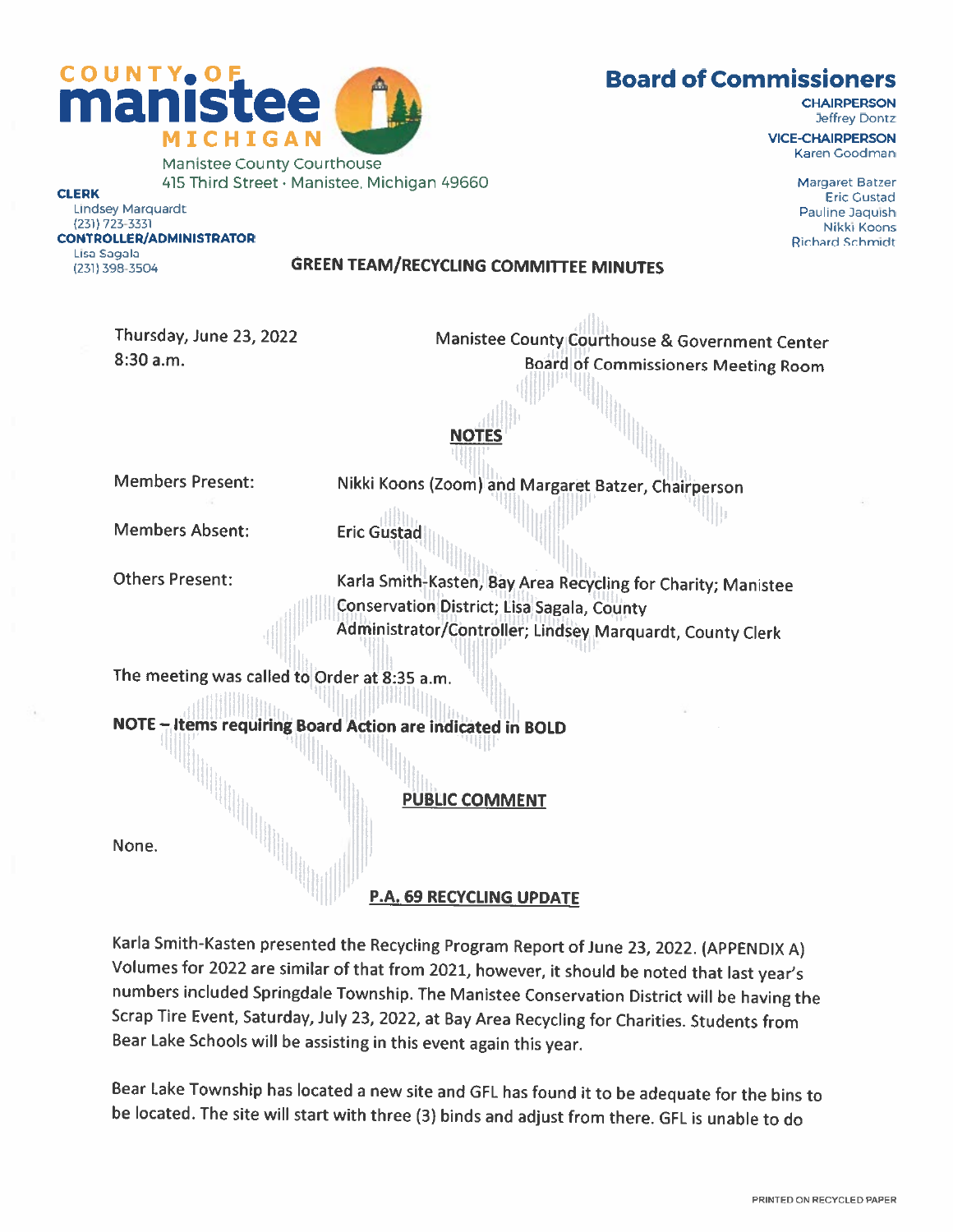<sup>p</sup>ickups more than once <sup>a</sup> week at this time, due to staffing. Arcadia and Onekama have had an additional bin <sup>p</sup>laced to assist with volumes. The SEEDS Coordinator is unable to continuing monitoring the Maple Grove and Cleon sites, they are being maintained by volunteers at this time.

With the rising fuel costs, the hauler has had to include <sup>a</sup> fuel surcharge. Karla inquired as to the possibility of <sup>a</sup> per parcel increase. Lisa Sagala would like to keep that option as <sup>a</sup> last resort. Karla and Lisa will review the submitted budget for FY 2022/23 to see if an adjustment needs to be made to cover fuel surcharges.

Karla included <sup>a</sup> copy of the Recycling Program Interlocal Agreement. (Appendix B-2) She would like to have it reviewed and make any necessary changes prior to approaching townships for their renewals. There was discussion regarding possibly extending the contracts to <sup>2</sup> or <sup>3</sup> years, with a possible out clause, should an entity need  $t_0$  eave the program.

**" "** 

| <b>OTHER ITEMS FROM COMMITTEE MEMBERS</b>                       |  |
|-----------------------------------------------------------------|--|
| None.                                                           |  |
| The meeting was adjourned at the Call of the Chair at 9:05 a.m. |  |
| <b>ABSENT</b>                                                   |  |
| <b>Eric Gustad</b><br>Nikki Koons                               |  |
|                                                                 |  |
| Margaret Batzer, Chairperson                                    |  |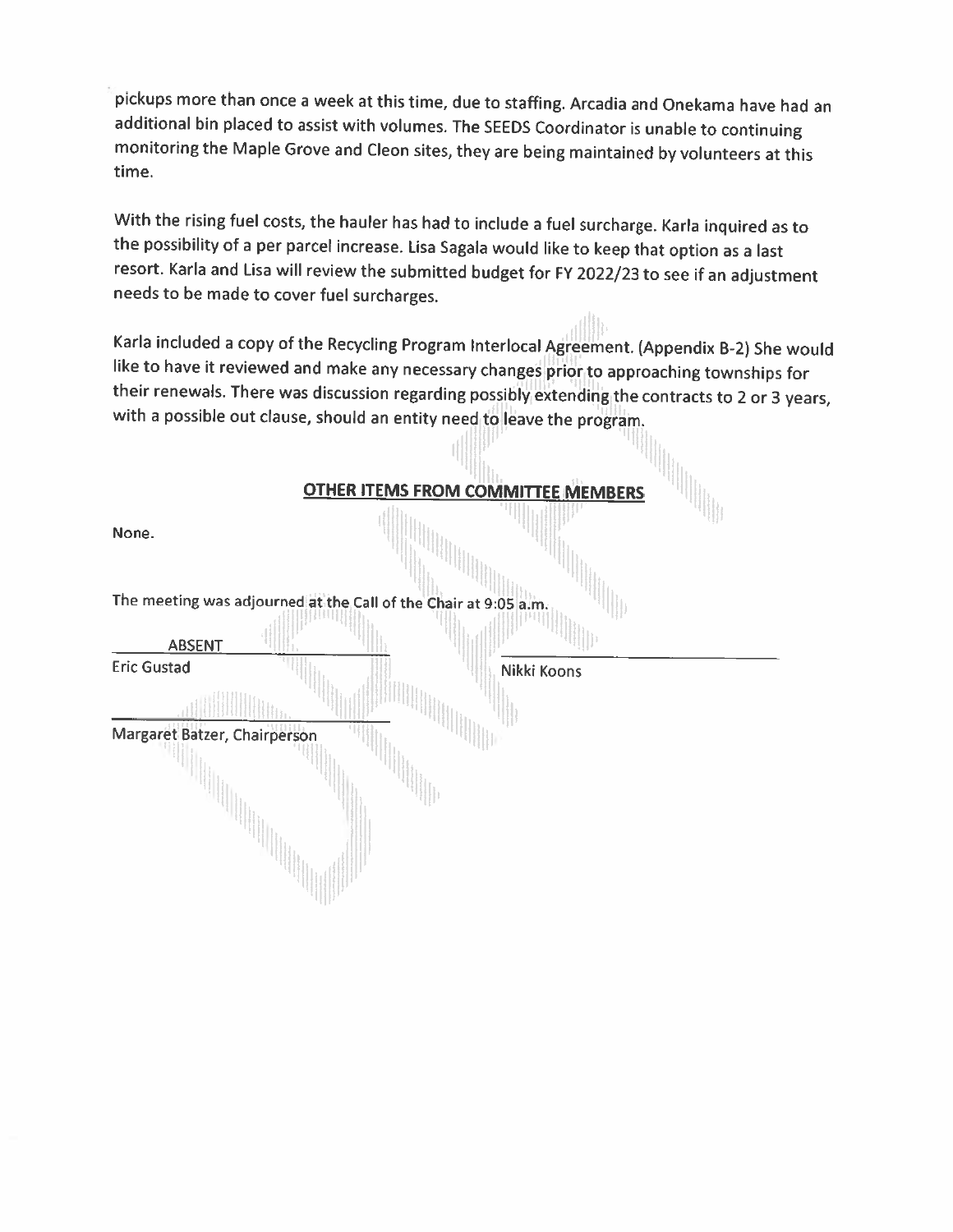### Please see the Recycling Program Report Thursday, June 23, 2022 Karla Smith-Kasten, Bay Area Recycling for Charity

### Additional Bins and Site Information

Arcadia - Has one additional bin added in May and also one an additional one added in June. - Onekama - Has had one additional bin added in May and another in June.

Maple Grove - Seeds Trailer - (PCA) We have had several issues with the KND Seeds trailer in the last several month. We are monitoring the site with <sup>a</sup> trail cam and another person has volunteered to take care of the trailer for now the funds can continue to benefit KND until Seeds finds another Coordinator. Cleon - Seeds Trailer - Is also being monitored by others so KND can continue to receive the benefits until <sup>a</sup> new Coordinator is found

### Household Increase?

In accordance with P.A. 138 of 1989 as amended by P.A. 69 of 2005 allows by resolution the County Board of Commissioners, the imposition of <sup>a</sup> surcharge on households within the county up to <sup>a</sup> rnaximdm of <sup>a</sup> \$25.00 fee per households to provide for waste reduction program for collection of consumer recyclable materials, as defined by Act 641, PA. 1978, as <sup>a</sup> household hazardous waste. At this time we are at \$18.00 per house hold. Would the County Commissioners entertain an increase to help cover the <sup>2023</sup> budge of \$1.00 to \$1.50 per household?

### Interlocal Agreement

Please find the attached Interlocal Agreement. It is generic. When the verbiage is approved <sup>I</sup> will make copies for all the applicable parties. <sup>I</sup> will <sup>p</sup>lan on attending the July 19, <sup>2022</sup> County Commissions meeting to present and answer any question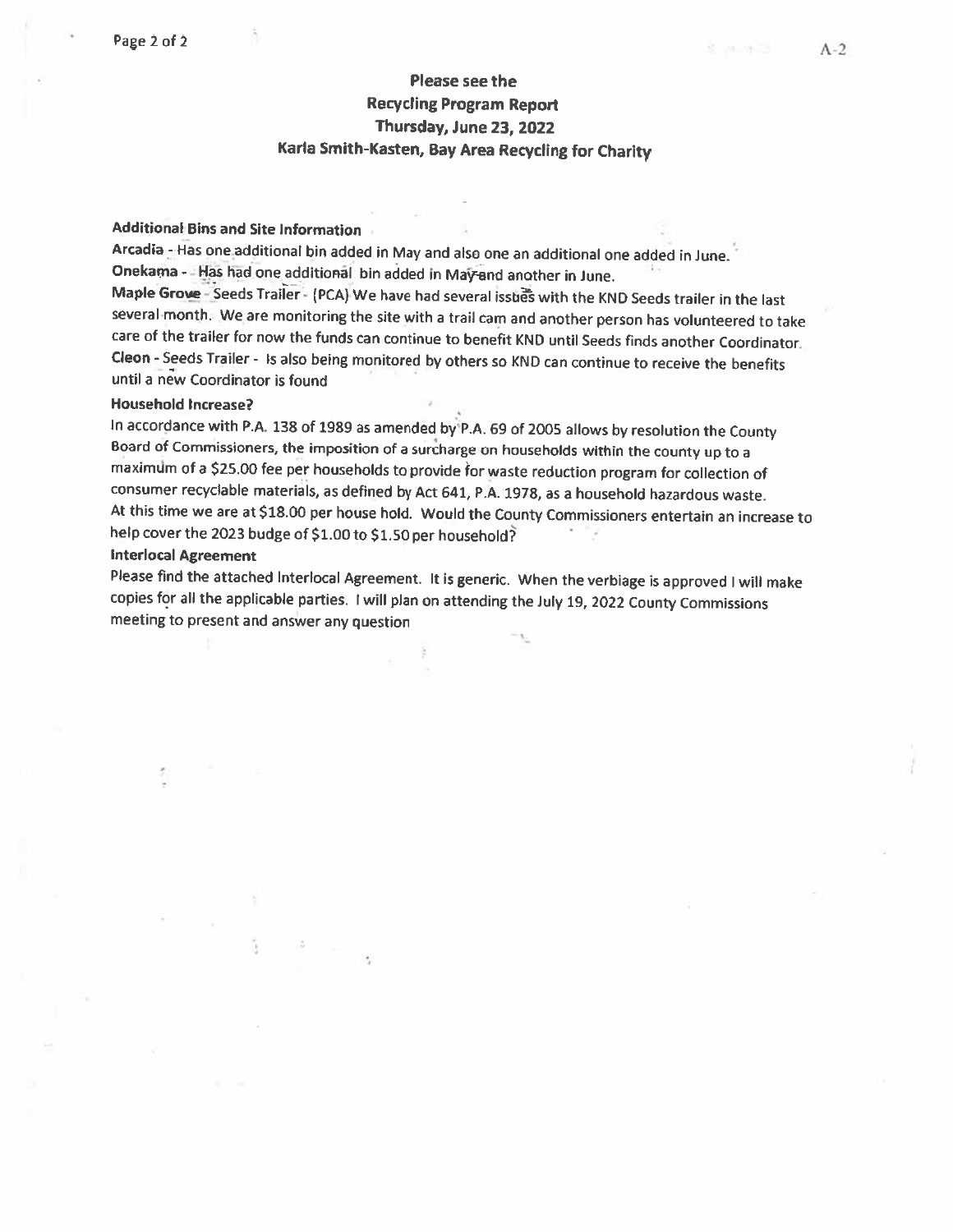### Manistee County Recycling Totals May 2022 A-3

| January                     |                   | 2021 LBS 2022 LBS Change |               | July                                                             |       | 2021 LBS 2022 LBS Change |  |
|-----------------------------|-------------------|--------------------------|---------------|------------------------------------------------------------------|-------|--------------------------|--|
| <b>Arcadia Township</b>     | 9128              | 3600                     | $-5528$       | <b>Arcadia Township</b>                                          | 10470 |                          |  |
| <b>Brown Township</b>       | 5079              | 2700                     | $-2379$       | <b>Brown Township</b>                                            | 3487  |                          |  |
| <b>Cleon Township</b>       | 3807              | 1500                     | $-2307$       | <b>Cleon Township</b>                                            | 2513  |                          |  |
| <b>Dickson Township</b>     | 1119              | 1800                     | up 681        | <b>Dickson Township</b>                                          | 981   |                          |  |
| <b>Maple Grove Township</b> | 7617              | 3300                     | $-4317$       | <b>Maple Grove Township</b>                                      | 6614  |                          |  |
| Onekama Township            | 12171             | 9300                     | $-2871$       | <b>Onekama Township</b>                                          | 24384 |                          |  |
| <b>Springdale Township</b>  | 2955              | $\sim$ $\sim$            | $-$           | <b>Springdale Township</b>                                       | 3257  |                          |  |
| <b>TOTALS</b>               | 41876             | 22200                    | $-19676$      | <b>TOTALS</b>                                                    | 51706 |                          |  |
| February                    |                   | 2021 LBS 2022 LBS Change |               |                                                                  |       |                          |  |
| Arcadia Township            | 5431              |                          |               | <b>August</b>                                                    |       | 2021 LBS 2022 LBS Change |  |
| <b>Brown Township-</b>      | 3076              | 4500                     | $-931$        | <b>Arcadia Township</b>                                          | 14497 |                          |  |
| <b>Cleon Township</b>       |                   | 2700                     | $-376$        | <b>Brown Township</b>                                            | 5443  |                          |  |
| <b>Dickson Township</b>     | 1987              | 2100                     | up 113        | <b>Cleon Township</b>                                            | 3227  |                          |  |
|                             | 604               | 1200                     | up 596        | <b>Dickson Township</b>                                          | 2126  |                          |  |
| <b>Maple Grove Township</b> | 3973              | 3300                     | $-673$        | <b>Maple Grove Township</b>                                      | 7587  |                          |  |
| <b>Onekama Township</b>     | 9225              | 9600                     | up 375        | <b>Onekama Township</b>                                          | 23949 |                          |  |
| Springdale Township         | 2306              | --                       |               | <b>Springdale Township</b>                                       | 3343  |                          |  |
| <b>TOTALS</b>               | 26602             | 23400                    | $-3202$       | <b>TOTALS</b>                                                    | 60172 |                          |  |
| <b>March</b>                | 2021 LBS 2022 LBS |                          | Change        | <b>September</b>                                                 |       | 2021 LBS 2022 LBS Change |  |
| <b>Arcadia Township</b>     | 9141              | 6300                     | $-2841$       | <b>Arcadia Township</b>                                          | 9610  |                          |  |
| <b>Brown Township</b>       | 4152              | 3300                     | 822           | <b>Brown Township</b>                                            | 1800  |                          |  |
| <b>Cleon Township</b>       | 3116              | 2400                     | $-716$        | <b>Cleon Township</b>                                            | 1274  |                          |  |
| <b>Dickson Township</b>     | 1316              | 1800                     | up 484        | <b>Dickson Township</b>                                          | 649   |                          |  |
| <b>Maple Grove Township</b> | 6227              | 4800                     | $-1427$       | <b>Maple Grove Township</b>                                      | 2830  |                          |  |
| <b>Onekama Township</b>     | 12452             | 12000                    | $-452$        | <b>Onekama Township</b>                                          | 12481 |                          |  |
| <b>Springdale Township</b>  | 3116              | $\frac{1}{2}$            |               | <b>Springdale Township</b>                                       | 1005  |                          |  |
| <b>TOTALS</b>               | 39720             | 30600                    | $-9120$       | <b>TOTALS</b>                                                    | 29649 |                          |  |
| <b>April</b>                | 2021 LBS 2022 LBS |                          |               |                                                                  |       |                          |  |
| <b>Arcadia Township</b>     | 3741              |                          | <b>Change</b> | <b>October</b>                                                   |       | 2021 LBS 2022 LBS Change |  |
| <b>Brown Township</b>       |                   | 6900                     | up 3159       | <b>Arcadia Township</b>                                          | 876   |                          |  |
| <b>Cleon Township</b>       | 2795<br>1026      | 3300                     | up 505        | <b>Brown Township</b>                                            | 2492  |                          |  |
| <b>Dickson Township</b>     | 945               | 2400                     | up 374        | <b>Cleon Township</b>                                            | 1674  |                          |  |
| <b>Maple Grove Township</b> |                   | 1200                     | up 255        | <b>Dickson Township</b>                                          | 1158  |                          |  |
| <b>Onekama Township</b>     | 2494              | 4800                     | up 2313       | <b>Maple Grove Township</b>                                      | 4253  |                          |  |
| Springdale Township         | 4987              | 12000                    | up 7013       | <b>Onekama Township</b>                                          | 8810  |                          |  |
| <b>TOTALS</b>               | 1248              | $---$                    |               | <b>Springdale Township</b>                                       | 1929  |                          |  |
|                             | 17236             |                          | 30600 up13364 | <b>TOTALS</b>                                                    | 28392 |                          |  |
| May                         | 2021 LBS 2022 LBS |                          | <b>Change</b> | <b>November</b>                                                  |       | 2021 LBS 2022 LBS Change |  |
| <b>Arcadia Township</b>     | 8459              | 7500                     | $-959$        | <b>Arcadia Township</b>                                          | 10167 |                          |  |
| <b>Brown Township</b>       | 3760              | 3900                     | up 140        | <b>Brown Township</b>                                            | 2982  |                          |  |
| Cleon Township              | 2820              | 2400                     | $-420$        | <b>Cleon Township</b>                                            | 2269  |                          |  |
| <b>Dickson Township</b>     | 951               | 1920                     | up 969        | <b>Dickson Township</b>                                          | 1557  |                          |  |
| <b>Maple Grove Township</b> | 4940              | 6000                     | up1060        | <b>Maple Grove Township</b>                                      | 4754  |                          |  |
| <b>Onekama Township</b>     | 11280             | 13500                    | up 2220       | <b>Onekama Township</b>                                          | 13032 |                          |  |
| <b>Springdale Township</b>  | 2820              |                          |               | Springdale Township                                              | 2616  |                          |  |
| <b>TOTALS</b>               | 35030             | 35220                    | up 190        | <b>TOTALS</b>                                                    | 37277 |                          |  |
| June                        |                   | 2021 LBS 2022 LBS Change |               | <b>December</b>                                                  |       | 2021 LBS 2022 LBS Change |  |
| <b>Arcadia Township</b>     | 7570              |                          |               | <b>Arcadia Township</b>                                          | 4315  |                          |  |
| <b>Brown Township</b>       | 2753              |                          |               | <b>Brown Township</b>                                            | 2417  |                          |  |
| <b>Cleon Township</b>       | 2192              |                          |               | <b>Cleon Township</b>                                            | 1331  |                          |  |
| <b>Dickson Township</b>     | 738               |                          |               | <b>Dickson Township</b>                                          | 1026  |                          |  |
| <b>Maple Grove Township</b> | 4129              |                          |               | <b>Maple Grove Township</b>                                      |       |                          |  |
| Onekama Township            | 14817             |                          |               | Onekama Township                                                 | 3852  |                          |  |
| <b>Springdale Township</b>  | 21920             |                          |               |                                                                  | 6385  |                          |  |
| <b>TOTALS</b>               | 34391             |                          |               | Springdale Township<br><b>TOTALS</b>                             | 1318  |                          |  |
|                             |                   |                          |               |                                                                  | 20644 |                          |  |
|                             |                   |                          |               | Prepared for Manistee County by Bay Area Recycling for Charities |       |                          |  |

 $\frac{1}{2}$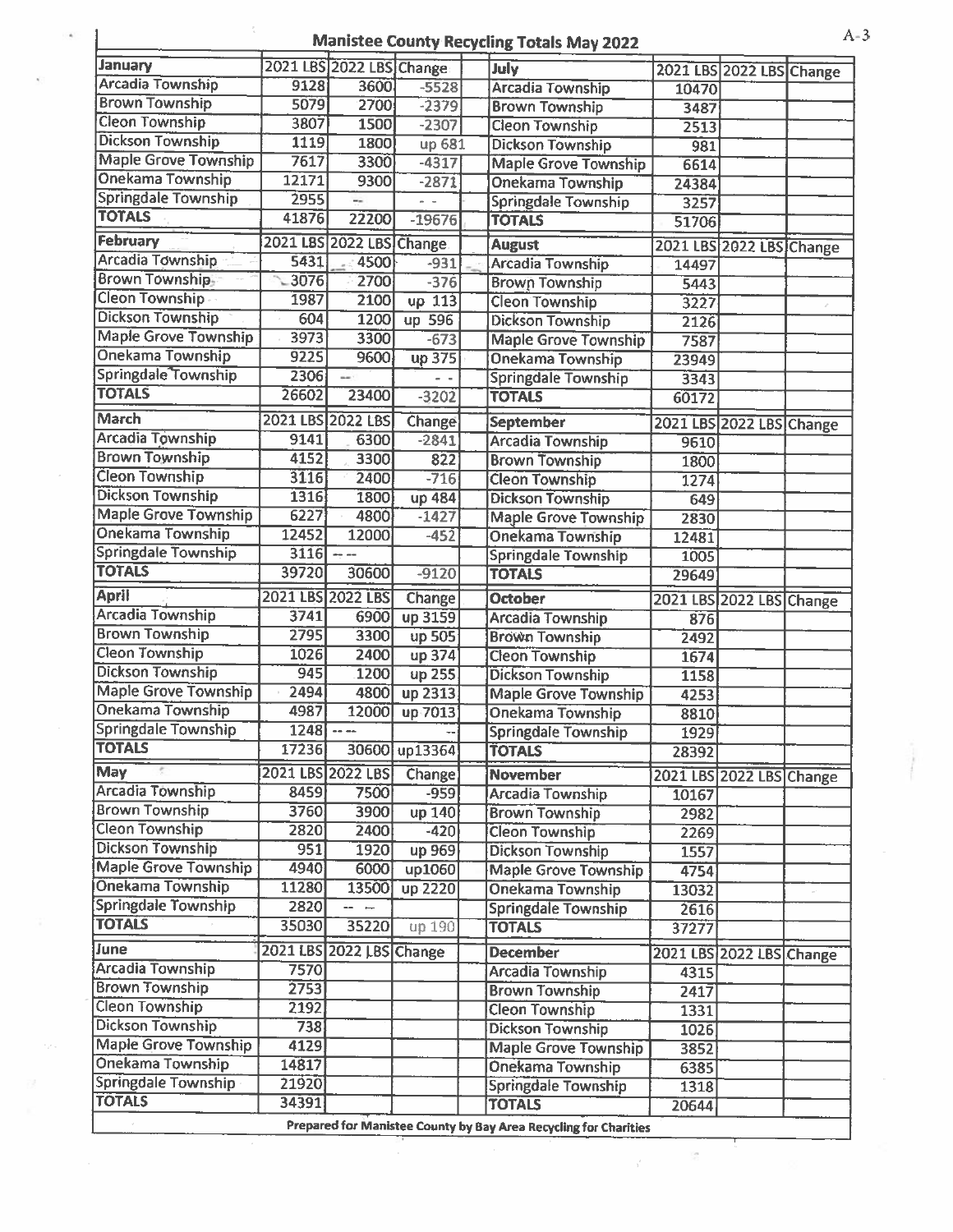### **APPENDIX B**

# **MANISTEE COUNTY** SCRAPTIRE RECYCLING EVENT



## SATURDAY, JULY 23 9:00AM-12:00PM

**Bay Area Recycling for Charities** 14407 Industrial Dr. **Kaleva, MI 49645** 

- . Manistee County Residents only \*ID required\*
- . Limit 10 tires per vehicle, per visit
- . \$2.00 per tire, cash only
- . Tires must be clean & off the rim
- · Standard passenger & light-duty truck tires only
- . No airplane, construction loader, forestry, or solid/gel filled tires
- . No commercial businesses or farms; household & residential tires only

Bay Area Recycling for Charities will offer 20% off other recyclable items during the scrap tire event. Popular items include:

- Mattresses or Box Springs: \$20-\$28
- · Flat screen TV's: \$16-\$24
- CRT  $IV's: $16-$32$
- · Large Appliances (washer, dryer, stove): \$20
- · Small Appliances (printer, vacuum, microwave): \$12
- Refrigerators or Freezers: \$20

PARTIAL FUNDING FOR SCRAP TIRE DISPOSAL MADE POSSIBLE BY A MI DEPT. OF ENVIRONMENT, GREAT LAKES & ENERGY SCRAP TIRE CLEANUP GRANT

HZ.